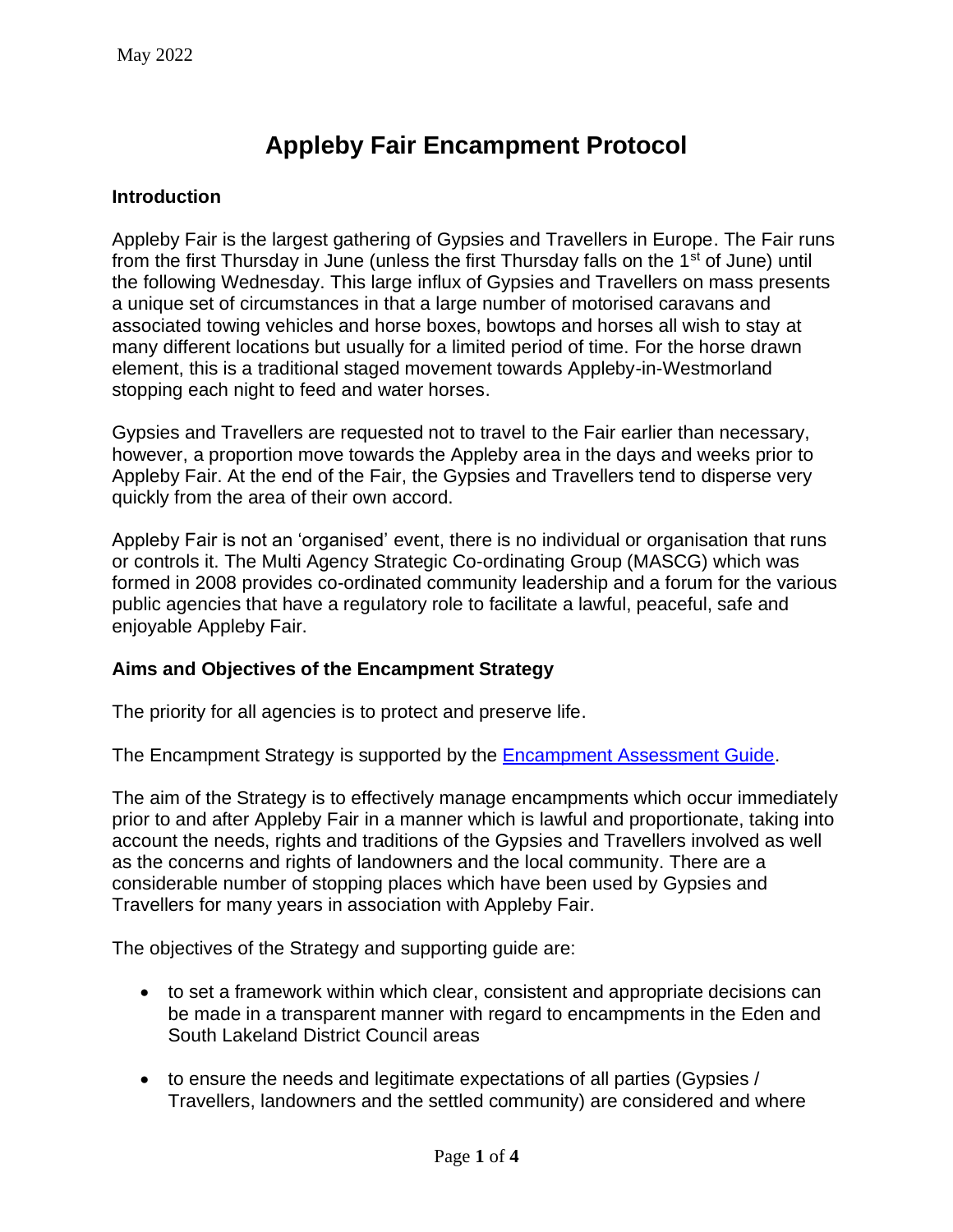appropriate acted upon to contribute to public safety, to mitigate and minimise the impact from encampments and to facilitate the return to normal use of the areas

- to promote good relationships between Gypsies and Travellers and the Settled **Community**
- to ensure that the approach taken is in accordance with all relevant legislation
- to systematically assess and learn from previous experience, evidence and information gained and to utilise this to identify areas for improvement, to help minimise future problems and avoid more serious developments

In order to inform the above, detailed information will be recorded daily on the location, duration and size of each encampment in Eden and South Lakeland. Furthermore, the relevant members/ sub groups of MASCG will engage with stakeholders, including Parish Councils and community groups and Gypsies and Travellers, to seek their views, concerns and suggestions.

### **Monitoring and Review**

The Encampment Strategy and Encampment Assessment Guide are endorsed by the Multi Agency Strategic Co-ordinating Group. Relevant information and updates are provided to MASCG throughout the year at the scheduled meetings.

The encampments that precede and follow Appleby Fair are a unique entity as they are usually of short duration and the majority are in traditionally established locations. The Appleby Fair Encampment Strategy is only applied to encampments clearly associated with the Fair but not to other unauthorised Gypsy and Traveller Encampments in Cumbria throughout the year.

<span id="page-1-0"></span>In recognition that Appleby Fair is a dynamic event, the Strategy will be reviewed annually. This will take into account any developments that have arisen since the last review and will allow sufficient time to consult upon and implement any necessary changes.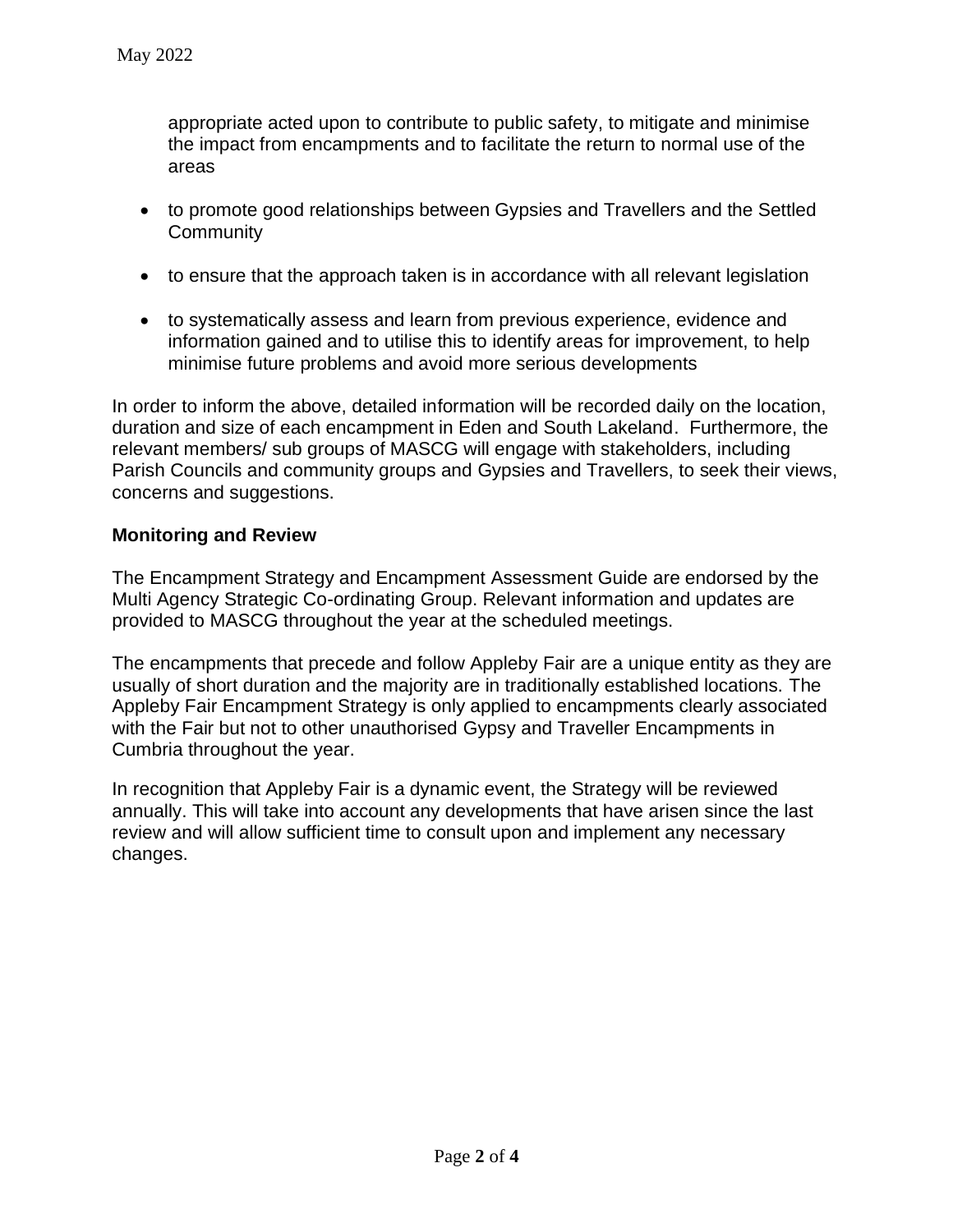## **ENCAMPMENT ASSESEMENT GUIDE**

The Encampment Assessment Guide provides a methodology to ensure as far as possible a consistent response to all encampments. To achieve this it is necessary for some decisions to be referred to MASCG to ensure input from all the relevant agencies at the relevant levels, this may be via teleconference

It is not the intention, neither is it necessary to complete this assessment for every encampment. The guide provides a useful aid for Police and Local Authority Officers when determining whether or not future action may be necessary in relation to a particular encampment.

The assessment will be used by all agencies involved, working together to inform the decision making process. In reaching any decision consideration may be given to:

- **Is immediate action necessary?** Inherent danger specific to that location will be an initial consideration.
- **Cause for concern** is the encampment giving rise to justified calls for service from the local community?
- **Location ownership** the views of the landowner will be sought to ascertain their level of concern
- **Location** is the camp a traditional encampment location?
- **Alternative sites** is there a suitable alternative site to direct people to?
- **Proportionality** this will include obtaining details of duration of intended stay, size of encampment, environmental hazard and other relevant factors to that encampment
- **Legislation** what is the legislative basis for any action?

#### **ENCAMPMENT IMPACT ASSESSMENT MATRIX:**

#### **1. A Location within the 1.5mile Zone or a Controversial Location**

These are considered as high impact and where possible Police and Local Authority Officers wil engage with the encampment to request they relocate. Referral to MASCG for a multiagency response if the encampment does not voluntarily relocate.

#### **2. A685 - 'Highway safety' identified areas**

These areas are considered unsuitable for any encampment and immediate action will be taken by the police without referral to MASCG or other agencices